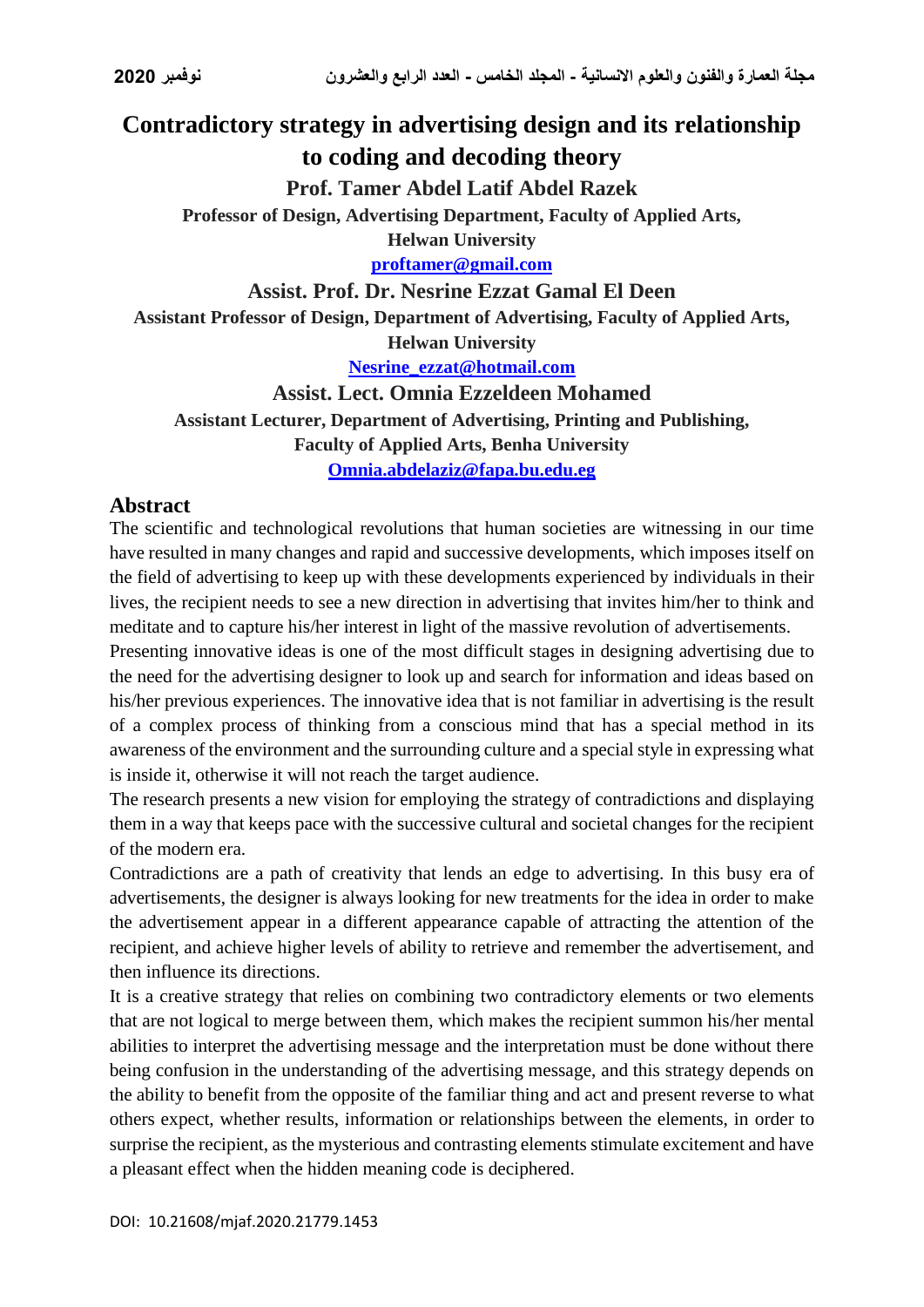# **Keywords**

Contradictions - Contradictory strategy - Coding and decoding theory

# **Introduction**

With the tremendous development in the means of communication and advertising crowding surrounding the recipient, the designer has been using more sophisticated images to influence the recipient and capture his/her interest.

The advertising language that is said to be experiencing a serious deviation of linguistic forms focuses not only on effective conscious communication, but also on the degree of subconscious influence or the persuasive indirect effect of communication.

The excitement of the recipient's imagination is the tendency that the advertiser must study and benefit from, in creating strange ideas that are strangely distant from the familiar, taking into account the experiences and perceptions of the recipient to keep his/her attention as long as possible and raises his/her desire to know and then activates his/her memory until he/her reaches the interactive communication process to a positive direction in light of this era characterized by rapid and successive change.

A contradiction is a pattern of advertising idea processing in which the designer uses contradictory images or conflicting verbal signals, and his/her models can be seen in many advertising methods, and despite its common use and perceived effectiveness, experimental evidence of the contradiction as an effective implementation mechanism is still limited, and a mechanism is used, variation to emphasize and attract attention, and this principle derives its effectiveness from the law of variation, which states that the duration and degree of attention depends on the contrast between something and the surrounding things, and that the contradictions are easier to find than similarities.

Designers are concerned with delivering messages to the public in a correct way, so messages must be encoded using visual images according to the intended level of education of the intended recipient, and messages can be encoded visually in a simple or more complex way, so the recipient can decode the correct way to understand the meaning.

# **The research problem**

1. How to use the contradictory strategy in contemporary advertising design?

2. How can the contradictions be used to present innovative scenarios for new visual wording in the field of advertising design?

# **The research hypotheses**

1. The employment of contradictions in advertising design helps to embody an innovative and atypical advertising idea that increases the effectiveness of advertising.

2. The Contradictory strategy can be used positively to find new visual formulations in the field of advertising design.

# **Research aim**

The research aims to set a new vision to employ the strategy of contradictions in designing effective visual configurations that help clarify the meaning, values and messages contained in the advertisement in a manner that achieves the communication goals of the advertisement and contributes to influencing the recipient.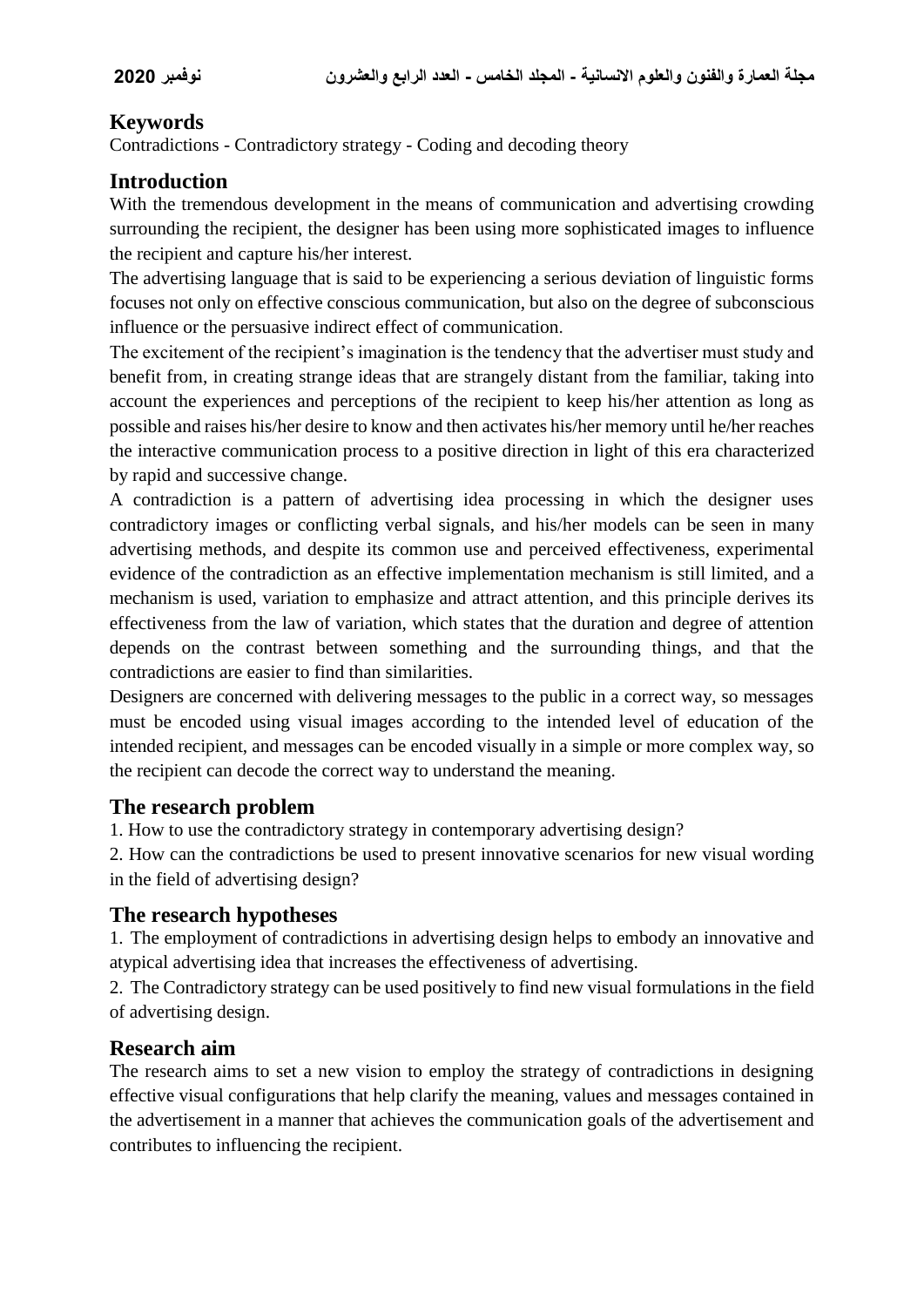# **Research importance**

To get benefit from the strategy of contradictions in order to devise modern methods in advertising design in order to keep pace with the technological development and mental energy of the contemporary recipient.

#### **Research Methodology**

The research follows a descriptive approach accompanied by an analytical study of local and foreign models.

# **Theoretical framework of the research**

#### **Contradiction**

The contradiction is defined as visual tension resulting from a discrepancy in the sizes of the images, shapes, or the surrounding space, or the difference in the colors of the elements and the spaces they occupy.

The contradiction is a form of advertising idea handling, in which the designer uses contradictory images or conflicting verbal signals, and his/her models can be seen in many advertising mediums, and despite its common use and perceived effectiveness, experimental evidence of inconsistency as an effective implementation mechanism is still limited.

The contradiction mechanism is used to emphasize and attract attention, and this principle derives its effectiveness from the law of variation, which states that the duration and degree of attention depends on the contrast between something and the surrounding things, and that the contradictions are easier to find than similarities.

The basic mechanism of contradiction becomes apparent in reducing visual complexity and simplifying treatment, which leads to increased demand for the goal of advertising, whether it is the promotion of a product or service, and the contradiction is applied in advertising in a variety of ways. Between the state of the problem and how to solve it, it is also used as a practice to compete against two opposing opinions.

# **Contradictory strategy**

Contradiction means a conflict between two or two things that may be true at the same time, and the discrepancy may be clear, visible, or hidden.

The strategy of contradictions is defined as "bewildering experience or a conundrum that leads to a feeling of simple mental disorder or curiosity." Comparison and contrast are inspired by the state of tension that occurs when combining two extremes, where the use of the paradoxical strategy leads to a cognitive conflict that generates a tendency and desire for knowledge.

The existence of a contradiction between what an individual expects and what he/her observes raises his/her motivation to reduce the contradiction, and while the individual attempts to eliminate this contradiction, he/she excludes information that increases the intensity of this contradiction, and searches for information that explains this contradiction.

In the field of advertising, the strategy of contradictions can be defined as a strategy through which contradictory advertising situations are presented that generate the recipient's surprise and desire to know the solution to this contradiction, thus making the recipient an effective participant in the advertising communication process.

This strategy depends on the ability to take advantage of the opposite of the familiar thing and do and present the opposite of what others expect, whether results, information or relationships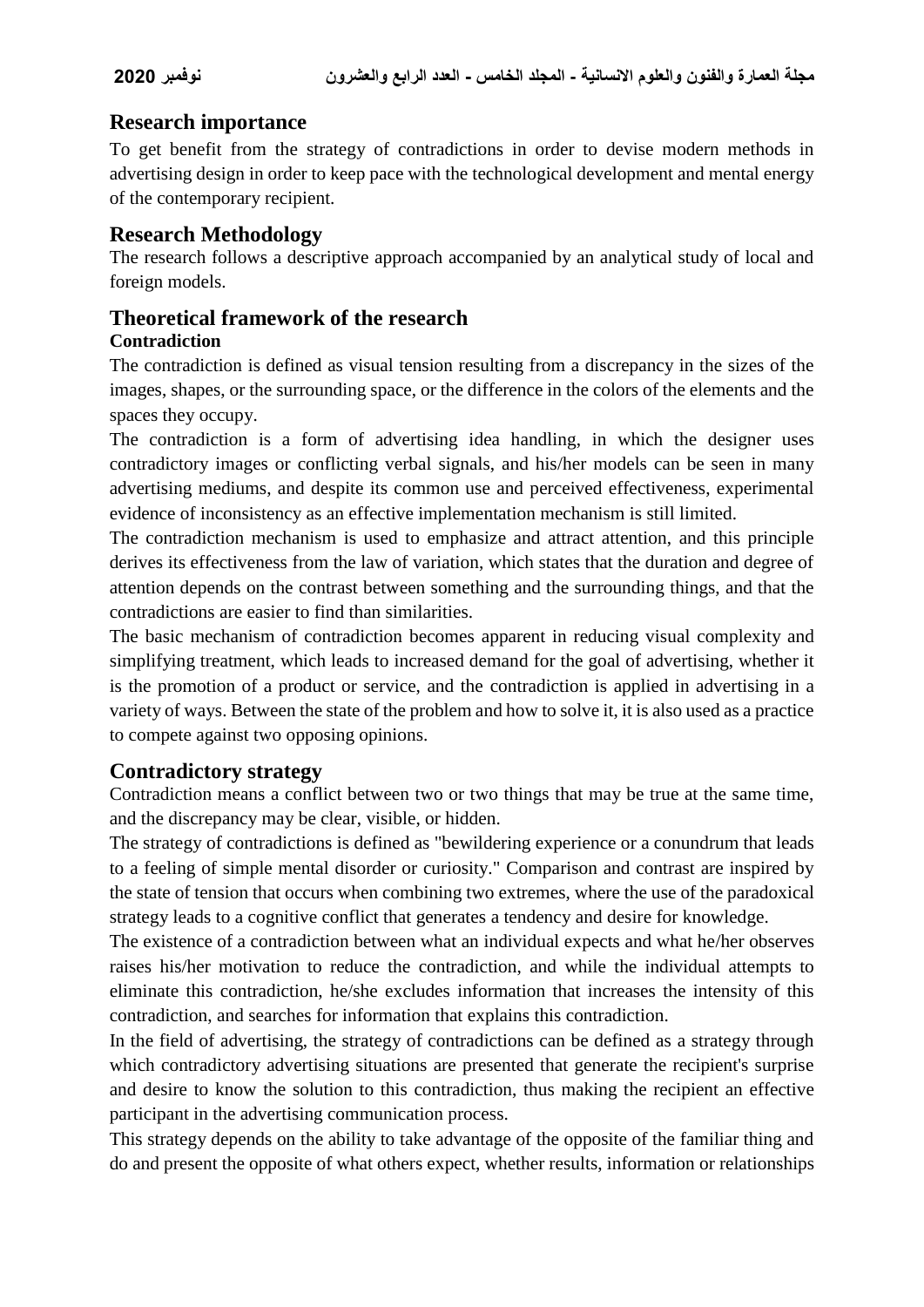between the elements in order to surprise the recipient, which makes the recipient summons his/her mental capabilities to interpret the advertising message and the interpretation must be done without having confusion in understanding the advertising message.

The researcher believes that the strategy of contradictions is an innovative strategy that relies on combining two contradictory elements or two elements that are not logical to merge between them, and gain its importance from being provoking the thought of the recipient, and creates a conflict between what it holds of information, and what it faces in the contradictory situation that is presented to it in the declaration, so it is forced to find a solution to this contradiction.

The strategy of contradiction can help the recipient discover solutions to the contradiction advertising event, motivate him/her to continue the research, it works contrary to what the recipient expects, and generates a sense of an individual's internal meaning "the craving for knowledge needed to solve this contradiction".

The contradiction strategies in advertising are considered one of the most important strategies that result in surprise, thus distinguishing from the prevailing in the field of advertising and increasing the response to advertising.

#### **The advantages of this strategy**

1. Combining contrasting elements to emphasize product properties and advantages in a new way which makes the selling advantage more obvious.

2. The different optical elements that are linked together reflect the benefits of the product.

3. The comparison before and after the use of the product confirms the usefulness of the product as the presentation of inconsistencies illustrates the importance of the product.

4. Combine the problem with the solution to make the advertising message clear.

# **Relationship of contradiction with code and coding theory**

Stuart Hall was the first to develop coding and decoding theory in 1980, and its content lies in how the codes are developed by the sender or designer and decoded by the participant in the communication process, bearing in mind that ads can contain multiple layers It is meaningful and can be decoded in different ways and can mean a different thing to different people.

Advertising has become part of the life of the contemporary recipient and has penetrated into the entire cultural landscape, and the progress of advertising far beyond the use of simple technologies to announce the availability of products or services, has become an effective tool for persuasion.

Designers are concerned with delivering messages to the public in a correct way, so messages must be coded using visual images according to the intended level of education of the intended recipient, and messages can be encoded visually in a simple or more complex way, so the audience can decode the correct way to understand the meaning.

The perceived complexity of the ad is usually thought to be a negative advantage, as treating complex elements requires increased cognitive effort, due to the fact that individuals possess various levels of cognitive ability, but increased visual complexity can also lead to an increased motivation to address deeper, ambiguous and contradictory stimuli. Excitement has a pleasurable effect when the hidden meaning code is deciphered, and research also suggests that such complex information may help recipients differentiate among brands and thus enhance persuasion.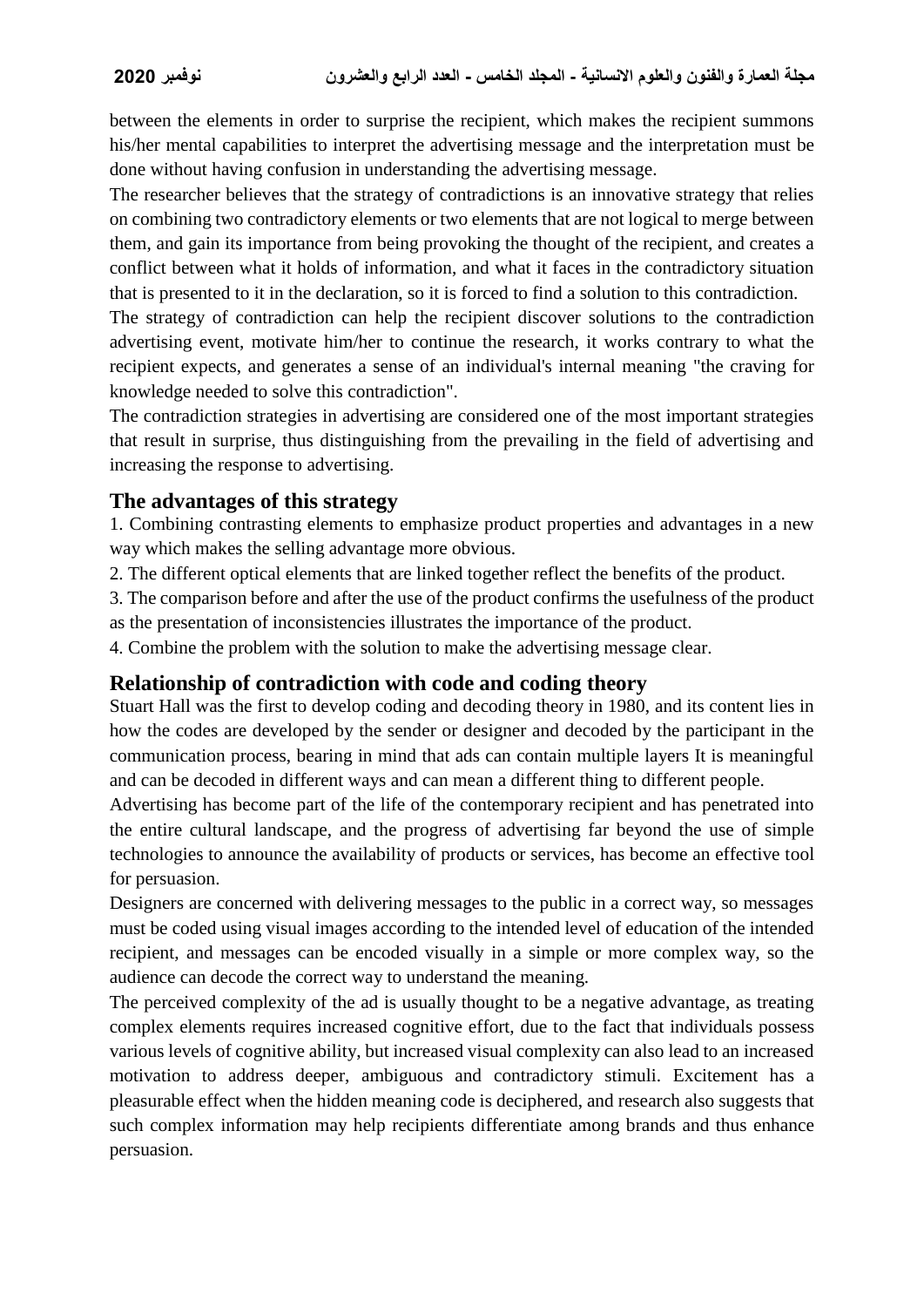Psychologists were interested in the persuasive methods used by advertisers, and the school of psychoanalysis founded by Sigmund Freud \* was a particularly active area in the study of advertisements, and the main contribution to this field was that it revealed how the persuasive methods used by advertisers are directed to the unconscious region of the human mind, where these contain the region which is based on our hidden desires, memories, fears, feelings, and images that prevent it from obtaining expression on the part of the conscious part of the mind. This subconscious region is divided into two regions: the personal subconscious, which contains the feelings and thoughts that the individual developed during life experiences of its own, the collective unconscious, is the region that contains feelings and thoughts that have been cumulatively developed by the general lifestyle.

Persuasion is defined as a conscious intention by one person to influence the other, and more specifically, persuasion affects people's beliefs, opinions, attitudes, convictions and motives, this in turn stimulates the recipient to make the purchasing decision, but the designer must not overlook that people's opinions and convictions are deeply rooted in the soul. They are intertwined with a lot of values, and experiences, and when the advertisement appeals to the emotions, the persuasive message succeeds and builds strong conviction and belief in something. The advertisement made our cognitive approach to processing information more visible based on the visual images, and thus more compact and comprehensive.

The design should be able to create a set of questions that require focus and scrutiny by the recipient until decoding the semantics of the graphic elements used in the design by making use of semantic formulas for the design elements, which encourages the recipient to follow the announcement to reach and learn the answers to these questions and discover the implicit meanings of the elements the design.

Rhetorical formulas (such as borrowing, for example) depend on inconsistency, where they are defined as deviations from the recipient's expectations, whether the rhetoric is visible or verbal so that the advertising message is presented in a way that departs from the direct way of its delivery. Beyond the goal of advertising and positively affects the recipient's attitude toward the advertisement, the designer of the advertisement often uses metaphor when applying the idea of combining contradictions whether it is visual or verbal metaphor, borrowing is able to unite between two different areas, so that the designer can Link between the thing and its opposite, and often the visual metaphor more convincing than in the field of special verbal declaration.

The combination of contradictions is the method used to encode advertising messages using images of the object and its opposite to clarify and present some meanings, and this method can express direct and indirect meanings in advertisements where the direct meaning is easily discovered by the eye when seeing opposite images used, but the indirect meaning is the way each person decodes this message, and we can call it a deeper level of dissent.

The contradiction must suit the capabilities of the largest number of recipients using identifiable elements so that the recipient is able to interpret the metaphorical meaning rather than the literal meaning and the ability to achieve correct inferences and then respond with the declaration.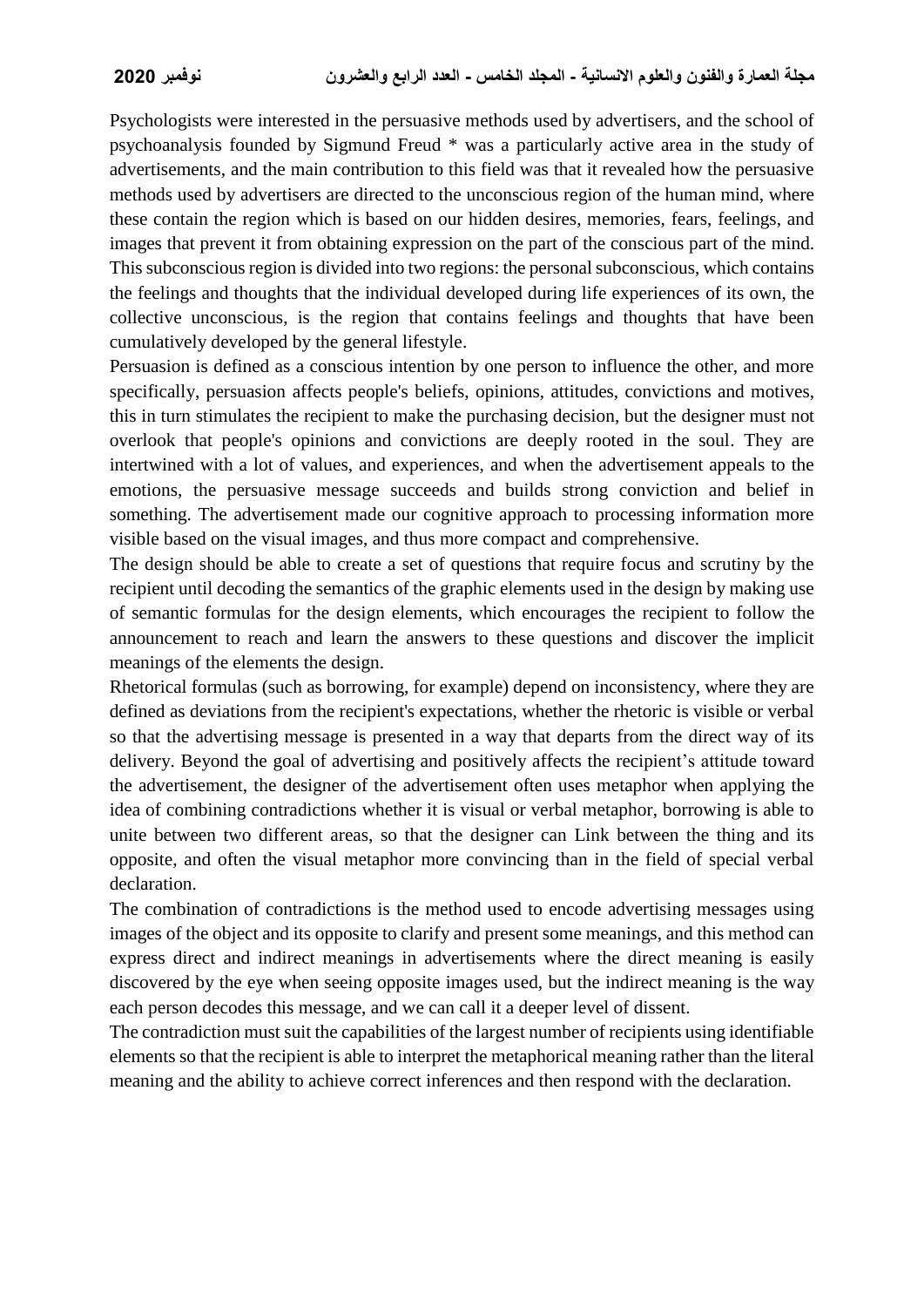# **Results**

1. The contradictory strategy is one of the modern strategies in the field of advertising that contains elements that are contrary to what the recipient expects, which he/she desires to search for to solve this contradiction proposed through advertising.Employing the principle of positive space makes a kind of motivation for the recipient to interact with the advertisement in an attempt to explain the ambiguity of the advertising idea or graphic processing to satisfy the instinct of his/her curiosity.

2. Solving the contradiction and understanding of the advertising message enhances the recipient's awareness of the advertisement and then increases the chances of being affected by the advertisement and remembering it.

3. The greater the contrast between the elements and the more comparable than expected, the more unique the advertising idea will be and will be able to convince the recipient.

4. The use of images, colors and contradictory words increases the effectiveness of the advertising message, taking into account the accuracy of the relationship among the element and the meaning and the ability of the recipient to decode the meanings and connotations of these elements.

5. Benefiting from the contradictory strategy that directs the designer to find different new approaches that help to stimulate different recipient skills to interact with the content of the advertisement.

# **References:**

Hagem, Nour Ahmed: Altnawoa alshakly fe bonyet tasmem aghlefet almglat alarabya, Bahs manshour, Maglet Alakademy, Aladad 79, Aleraq, 2016, P.152

1. https://www.adsoftheworld.com/media/digital/nippon\_paint\_dont\_let\_colors\_of\_na ture fade away, Accessed on (17/9/2019)

2. Krishen, Anjala S. , Homer, Pamela Miles: Do opposites attract? Understanding opposition in promotion, Published Research, Journal of Business Research 65, USA, 2012, P.1144, Accessed on (24/7/2018), Retrieved from

https://08101kqnn-1106-y-https-ac-els--cdn-com.mplbci.ekb.eg/

3. Krishen, Anjala , Nakamoto, Kent , Herr., Paul M.: The dichotomy heuristic in choice (How contrast makes decisions easier), AV Akademikerverlag, Germany, 2012

4. Dattamajumdar, Satarupa: Ambivalence and Contradiction in Advertising Discourse, Published Research, The Asiatic Society, Kolkata, 2007, P.85, Retrieved from

http://ut.pr/biblioteca/Glossa2/Journal/dec2007/Ambivalenceandcontradiction.pdf

5. https://www.boredpanda.com/creative-print-

ads/?utm\_source=google&utm\_medium=organic&utm\_campaign=organic

Albelbesy, Eatmad Awad: Asar estkhdam estrategyet almotnaqdat fe taadeel altswrat albadela lbaad almfahem alelmya lada talebat alsaf alasher alasasy, Resalet maghestyer manshoura, Qesm almnaheg wa tecnologya altaalem, kolyet altarbya, Algamaa aleslamya, Ghaza, 2006, P.43

Mahmad Alsaeed, Saeed Mahmad (d.) , Alzahrany, Sherefa Saleh: Faelyet estkhdam estrategyet almotnaqdat fe tanmyet altahsel aldrasy w maharat altafker alelmy fe madet alolom lada talbat